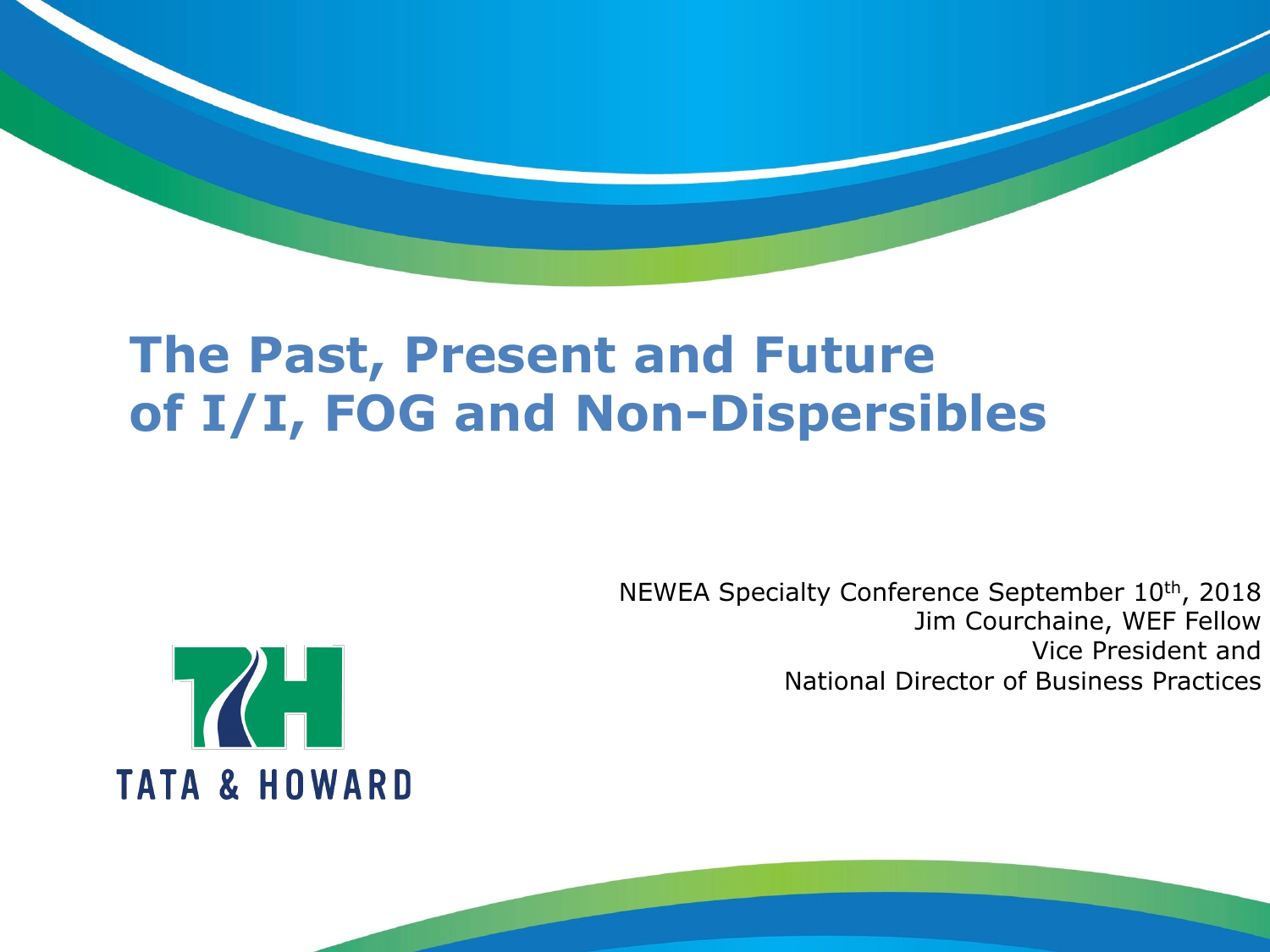

## **Overview**

- What we didn't know
- Why we didn't take action
- How did we get here today?
- New products
- Leadership, Management and Communication

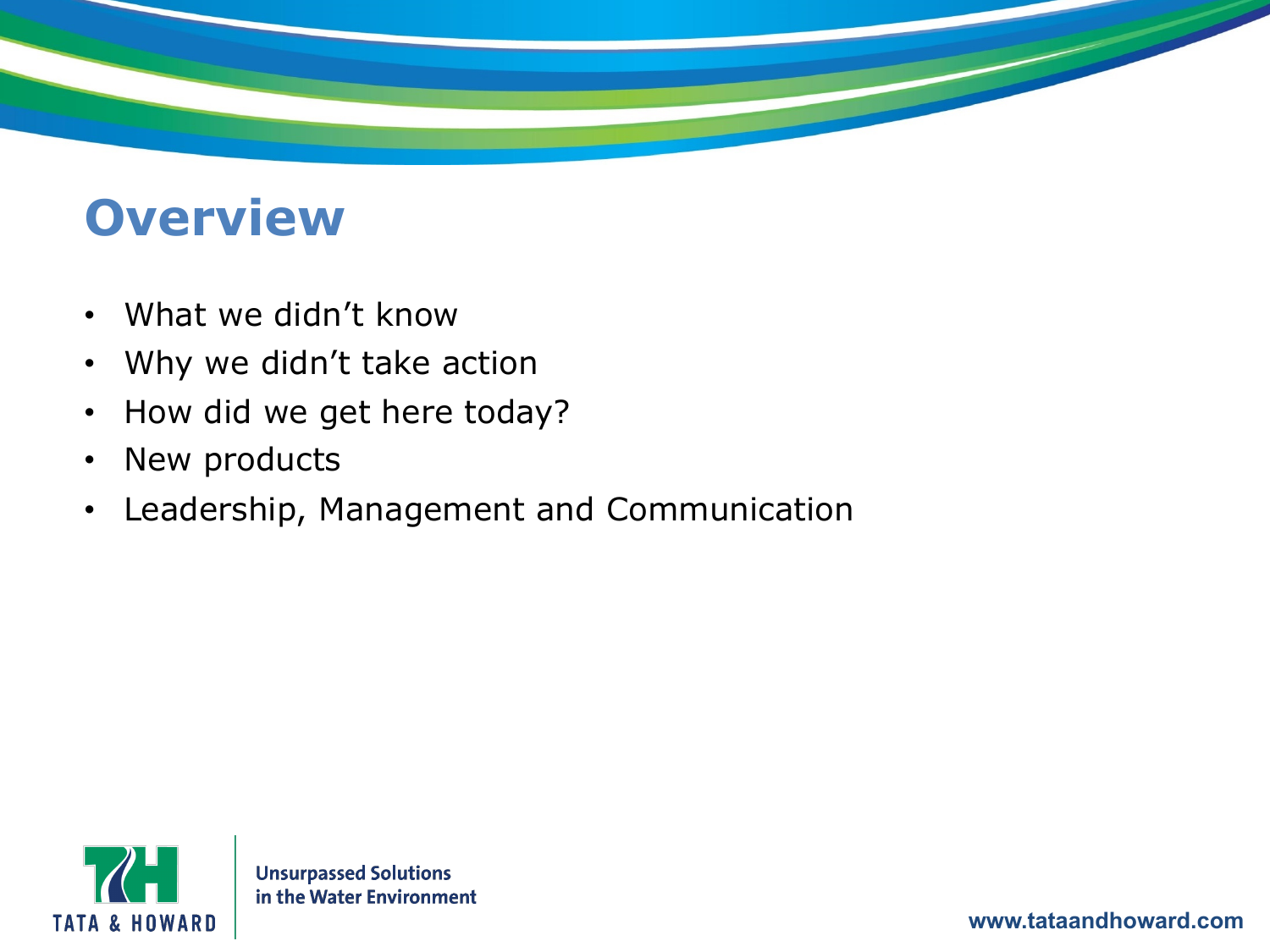## **What We Didn't Know about I/I and FOG**

- Laying sewer lines poorly
	- a. Poor construction and type of pipe (Clay, Orangeburg and AC)
	- b. Poor bedding and compaction
	- c. Poor inspection
	- d. Frost entering and leaving the ground
	- e. Effects of exfiltration
	- f. How to manage the system
	- g. There was little to no accountability



**www.tataandhoward.com**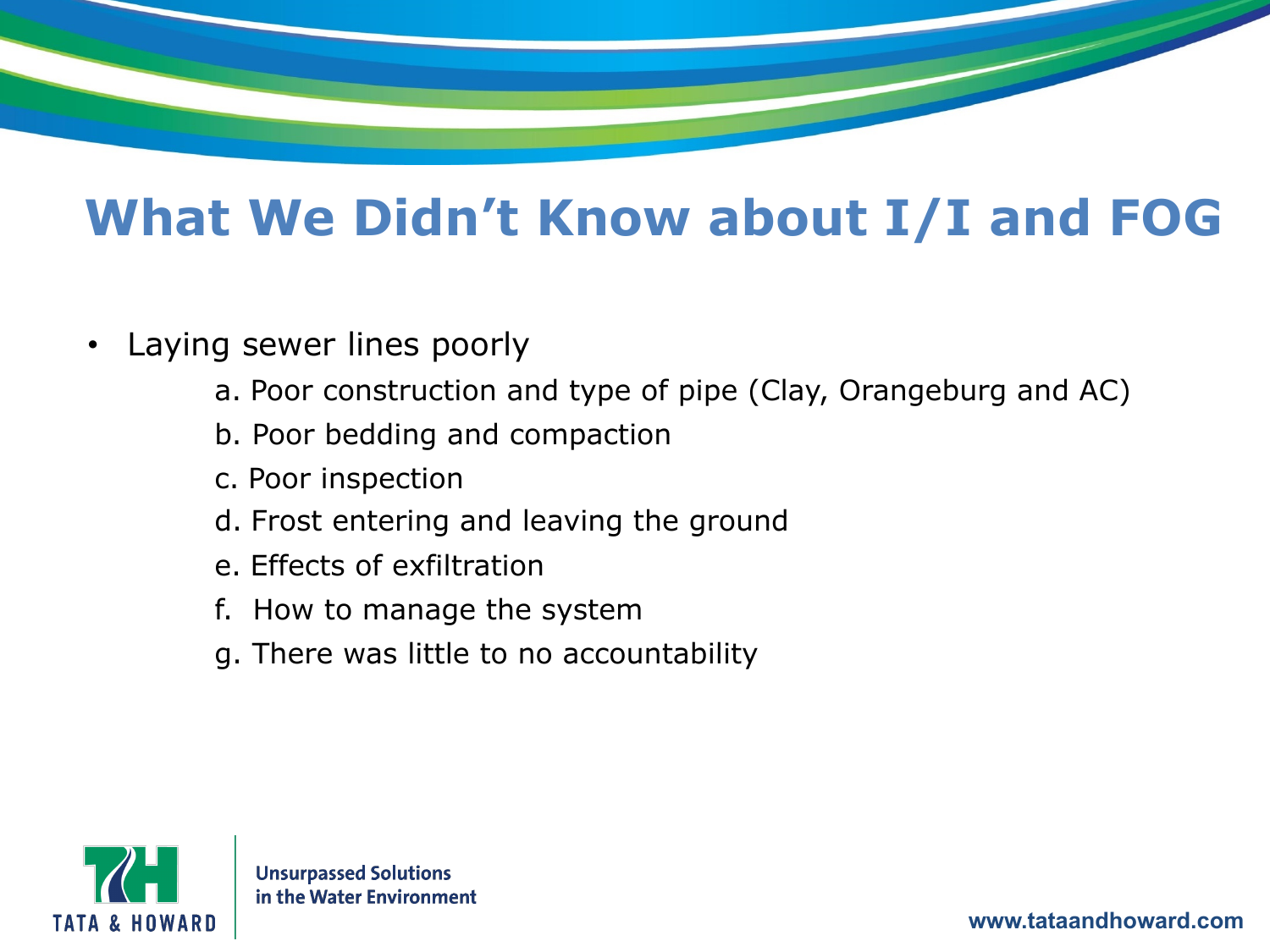## **Why We Didn't Take Action**

- Const. Grants Program 90%; we built relief sewers; we built bigger treatment and pumping facilities to address I/I
- New State and Federal regulations were in place, but enforcement was not really strong
- Local sewer use ordinances were not very effective either
- Federal I/I guidelines were weak (flow monitoring and O&M)
- We kept putting out fires

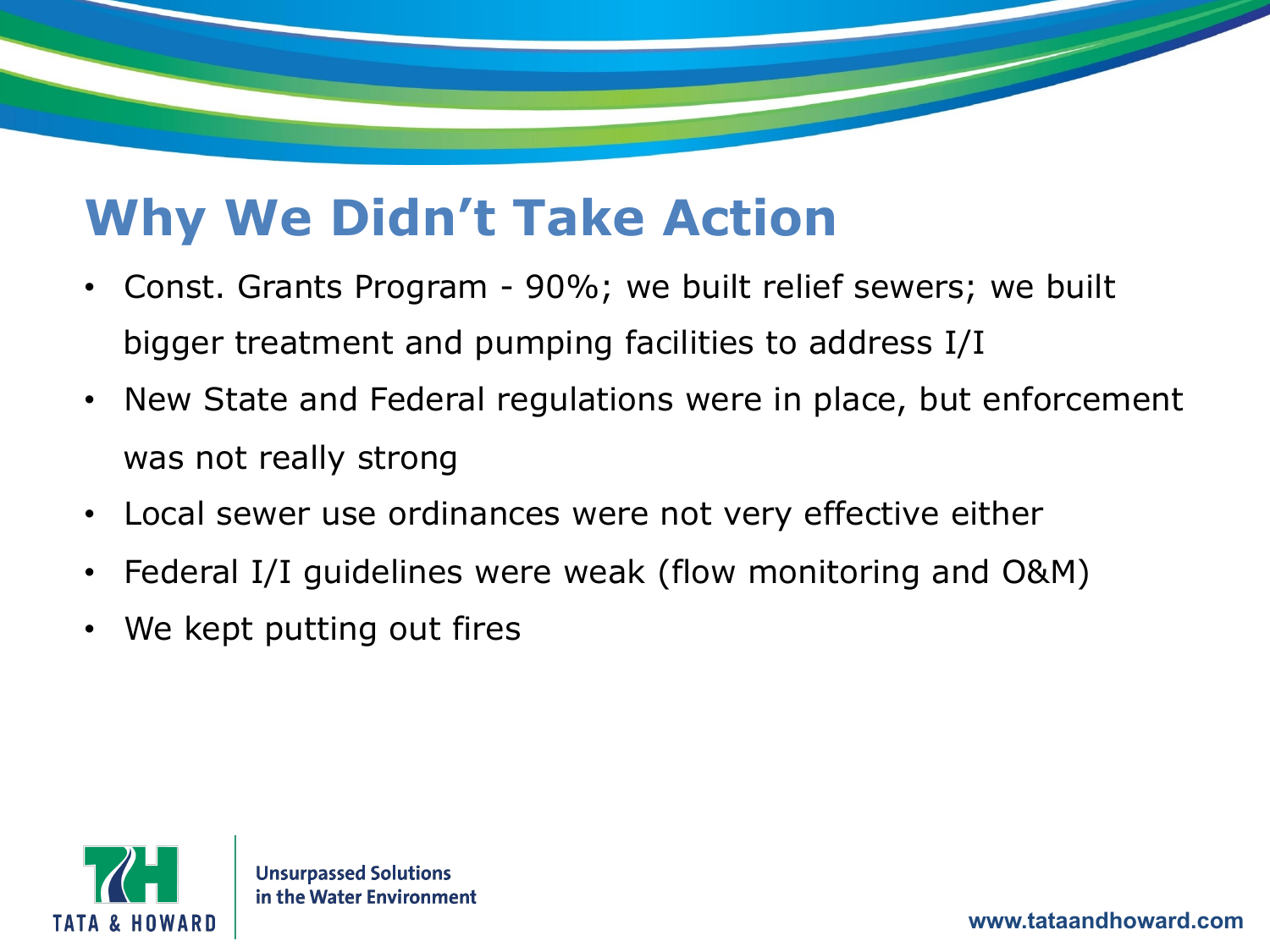# **Why We Didn't Take Action (cont.)**

- We often didn't report the overflows or we underreported them
- We really hadn't thought about the long-term effects of SSO's on the environment
- We were never really managing the collection system
- We were not being held accountable

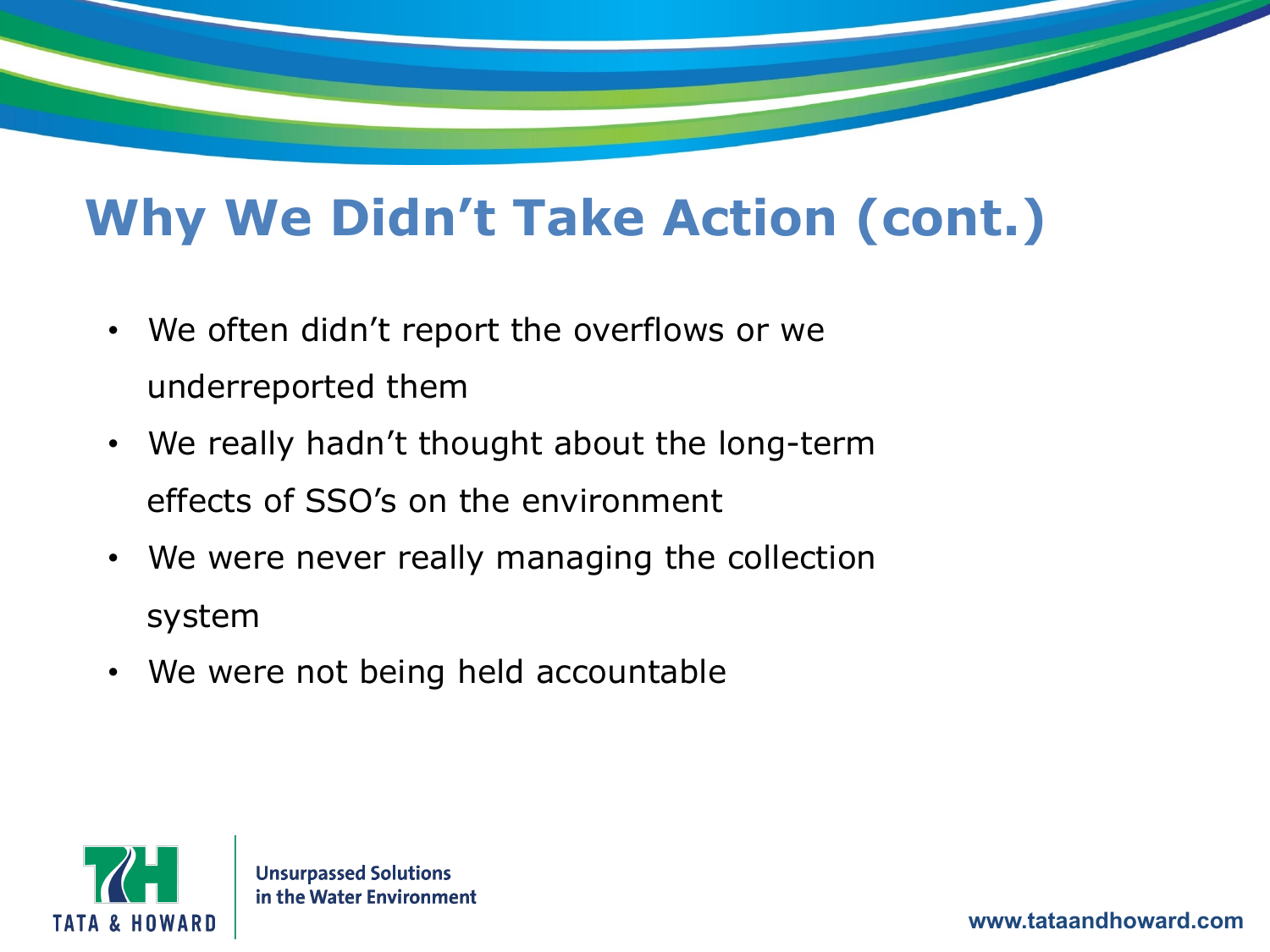## **How did We Get Here Today**

- We started looking at the "Big Picture"
- We began to manage our systems in a more business-like manner
- We became more accountable
- We use CCTV more today, rather than just clean
- We do a better job to prevent I/I and FOG from entering the system
- We remove grease and debris rather than just move it around the system
- We strengthened our Sewer Use Ordinances and now hold users accountable
- We communicate more and better than ever

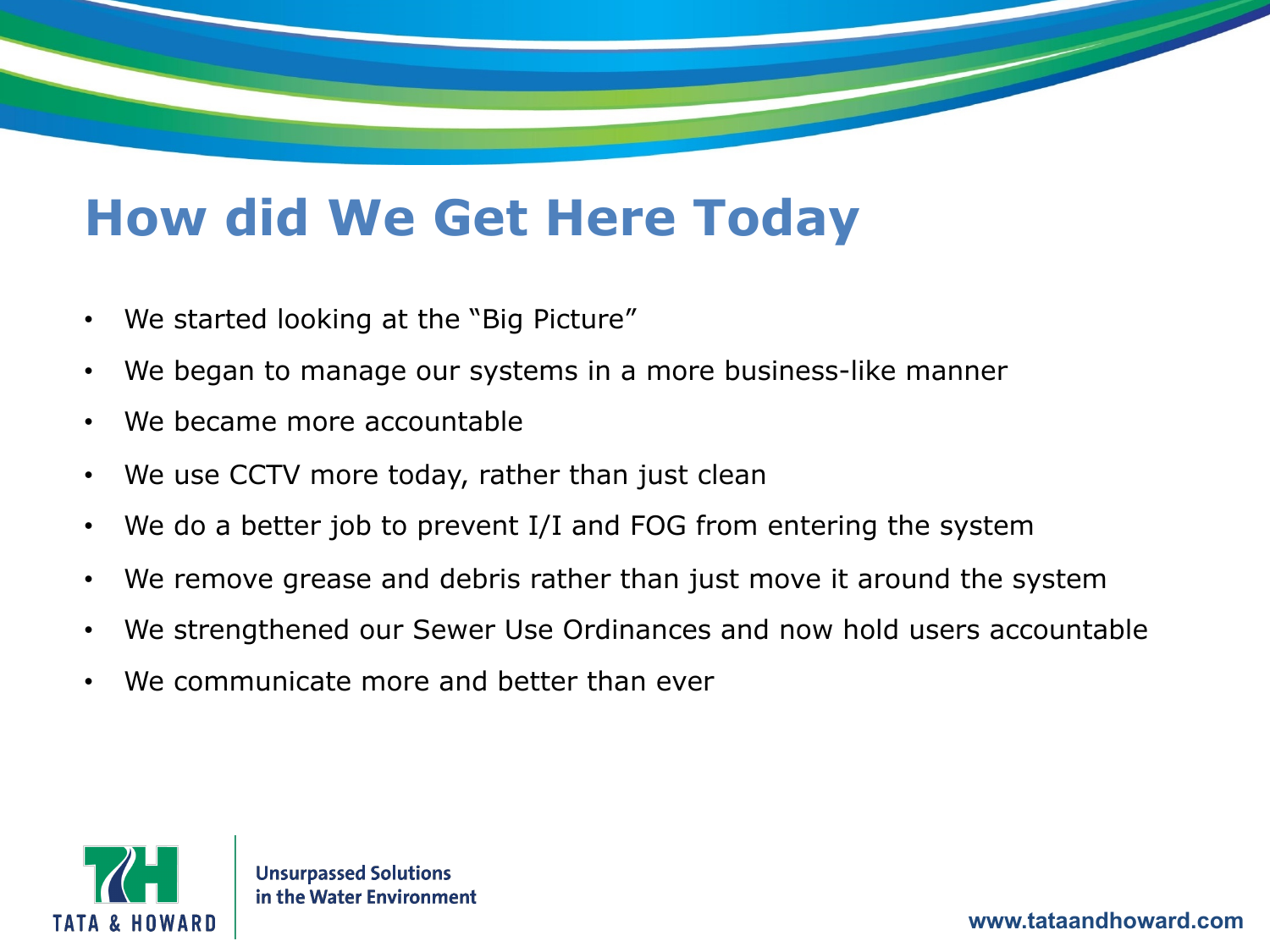## **New Products – Bad Idea**

- Who knew that non-dispersibles would create such havoc in our public and private systems
	- Service laterals and mains
	- Lift station failures
	- Headaches at the headworks
	- Increased costs all-around

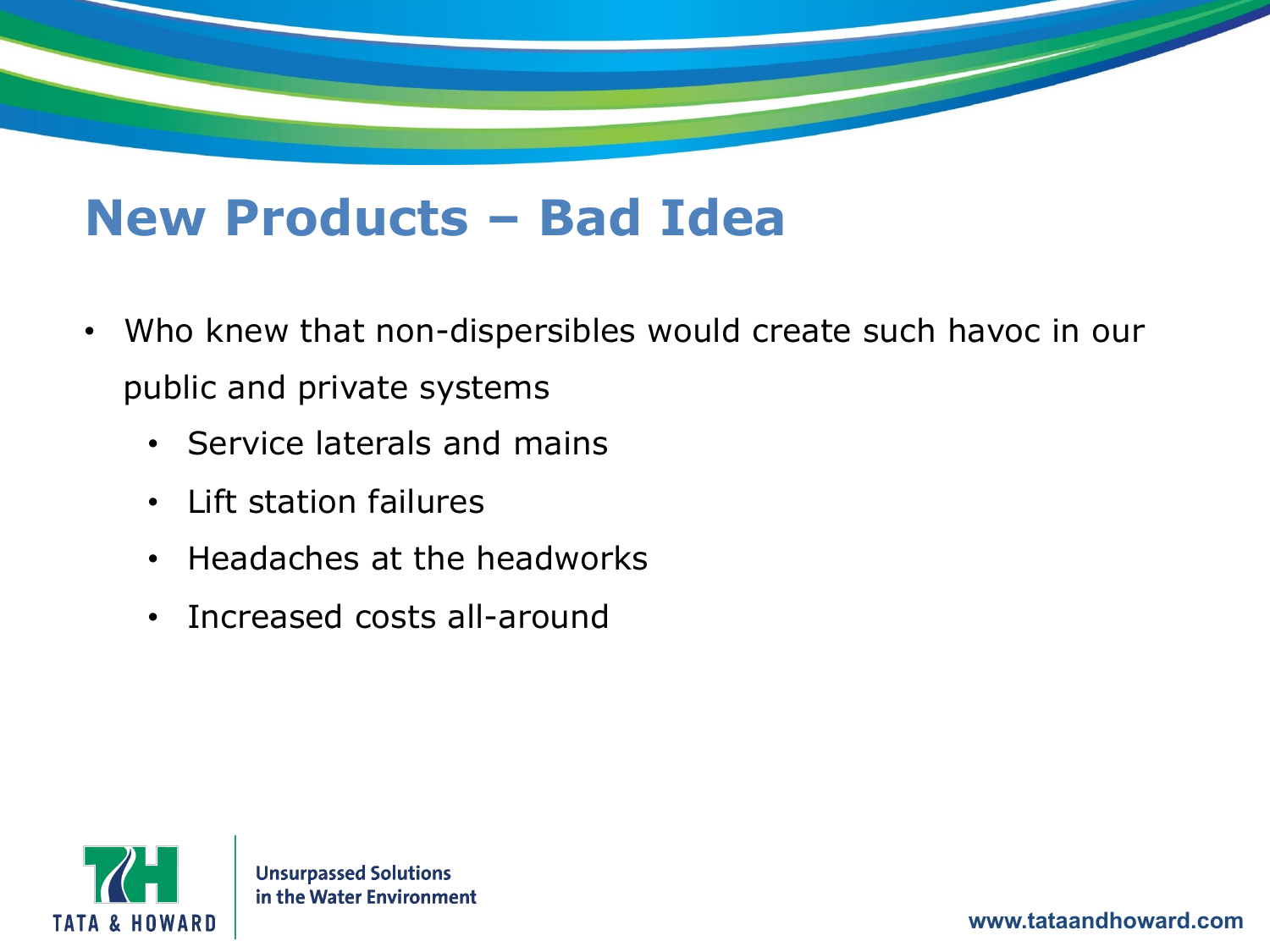## **Leadership, Management and Communication**

### **Leadership**

- Utility
- **Industry**

### **Management, with the Advent of CMOM**

- Provided a framework and structure for Managing, Operating and Maintaining your system in a more business-like manner
- Developed programmatic approaches in operating and maintaining your systems
- We need to work with the younger generations toward sustainability and succession planning

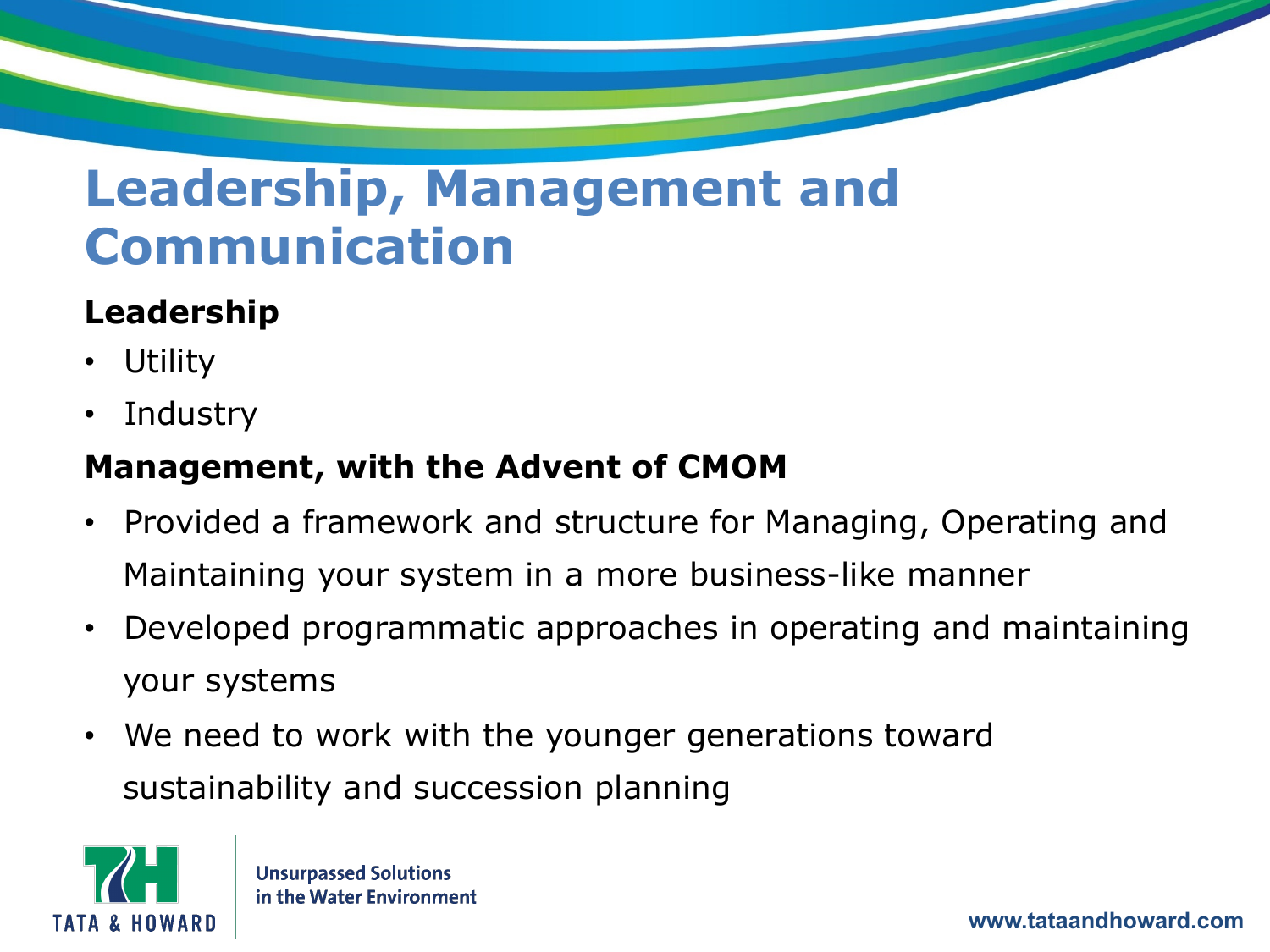## **Leadership, Management and Communication (cont.)**

#### **Communication**

- Communicate why you do what you do with staff
- Communicate the results of any and all activities with all staff
- Revisit the public outreach and education program to see how well it's working and if the message is still valid (TRA Program)
- Assemble a team of volunteers to develop performance measures for your I/I, FOG and Non-Dispersibles business practices

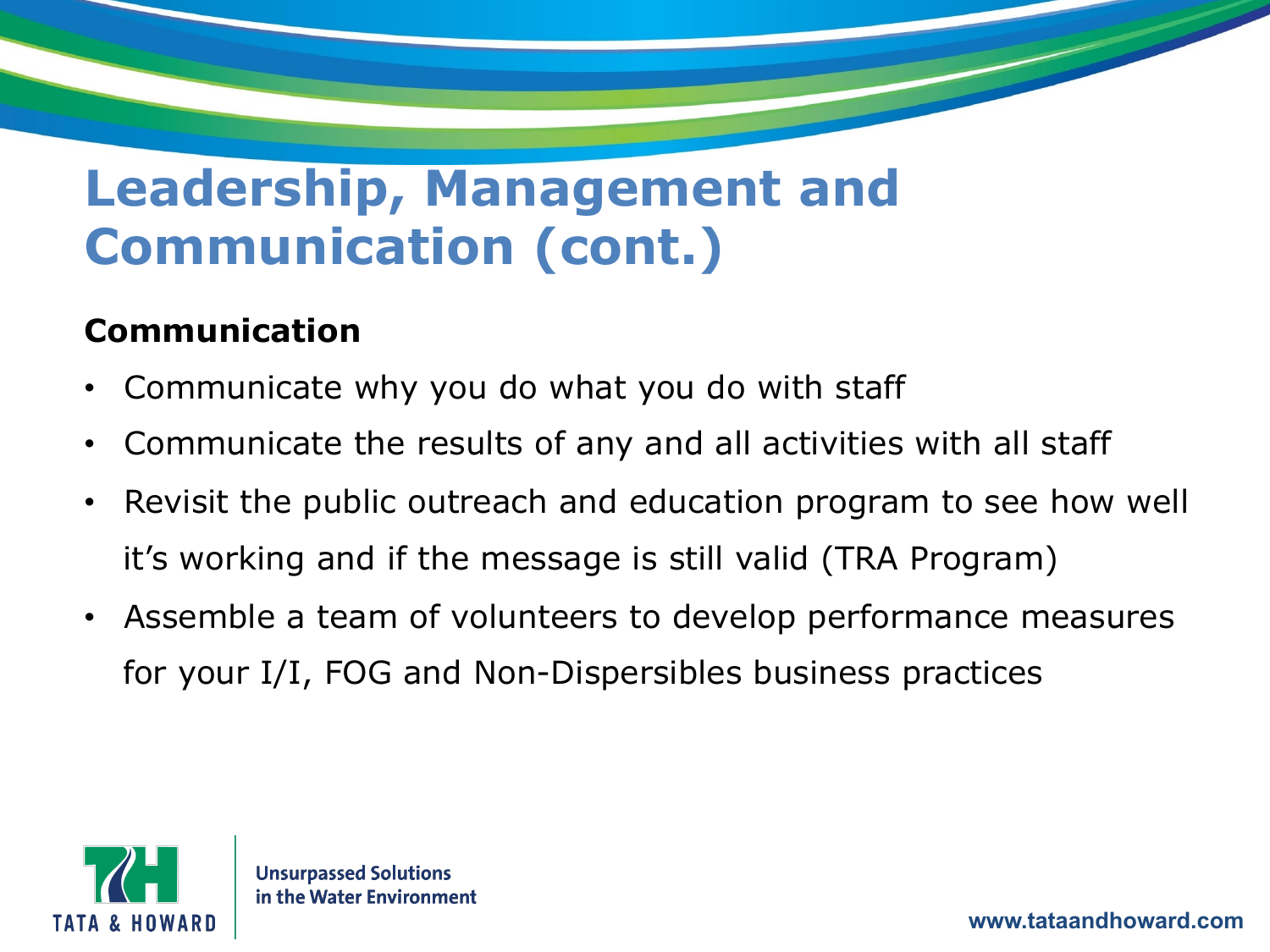## **Questions**

# "Listen to understand, not to respond"



**Unsurpassed Solutions** in the Water Environment

**www.tataandhoward.com**